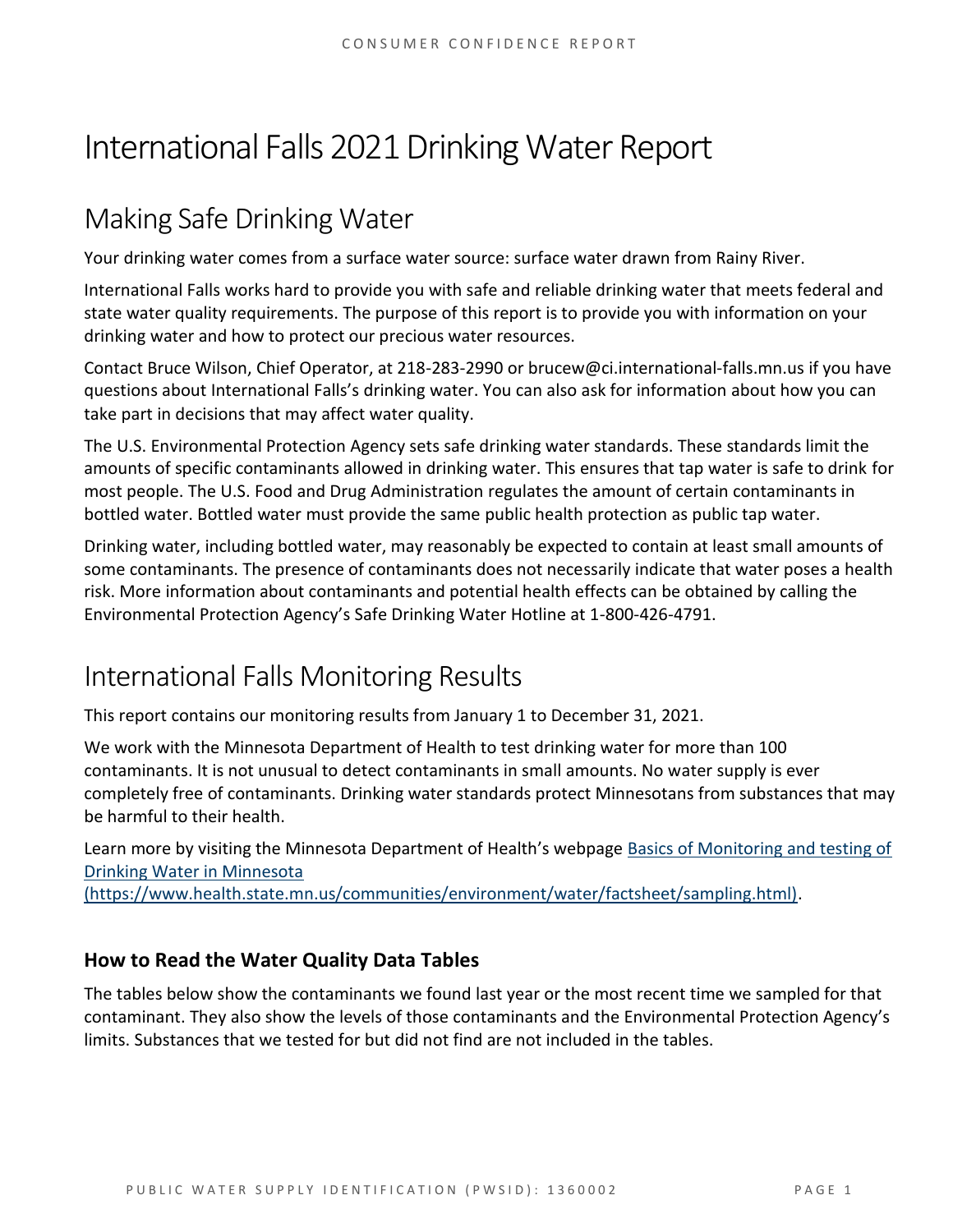We sample for some contaminants less than once a year because their levels in water are not expected to change from year to year. If we found any of these contaminants the last time we sampled for them, we included them in the tables below with the detection date.

We may have done additional monitoring for contaminants that are not included in the Safe Drinking Water Act. To request a copy of these results, call the Minnesota Department of Health at 651-201-4700 between 8:00 a.m. and 4:30 p.m., Monday through Friday.

Some contaminants are monitored regularly throughout the year, and rolling (or moving) annual averages are used to manage compliance. Because of this averaging, there are times where the Range of Detected Test Results for the calendar year is lower than the Highest Average or Highest Single Test Result, because it occurred in the previous calendar year.

#### **Definitions**

- **AL (Action Level)**: The concentration of a contaminant which, if exceeded, triggers treatment or other requirements which a water system must follow.
- **EPA:** Environmental Protection Agency
- **MCL (Maximum contaminant level)**: The highest level of a contaminant that is allowed in drinking water. MCLs are set as close to the MCLGs as feasible using the best available treatment technology.
- **MCLG (Maximum contaminant level goal)**: The level of a contaminant in drinking water below which there is no known or expected risk to health. MCLGs allow for a margin of safety.
- **MRDL (Maximum residual disinfectant level):** The highest level of a disinfectant allowed in drinking water. There is convincing evidence that addition of a disinfectant is necessary for control of microbial contaminants.
- **MRDLG (Maximum residual disinfectant level goal)**: The level of a drinking water disinfectant below which there is no known or expected risk to health. MRDLGs do not reflect the benefits of the use of disinfectants to control microbial contaminants.
- **N/A (Not applicable)**: Does not apply.
- **NTU (Nephelometric Turbidity Units)**: A measure of the cloudiness of the water (turbidity).
- **ppb (parts per billion)**: One part per billion in water is like one drop in one billion drops of water, or about one drop in a swimming pool. ppb is the same as micrograms per liter (μg/l).
- **ppm (parts per million)**: One part per million is like one drop in one million drops of water, or about one cup in a swimming pool. ppm is the same as milligrams per liter (mg/l).
- **PWSID:** Public water system identification.
- **TT (Treatment Technique):** A required process intended to reduce the level of a contaminant in drinking water.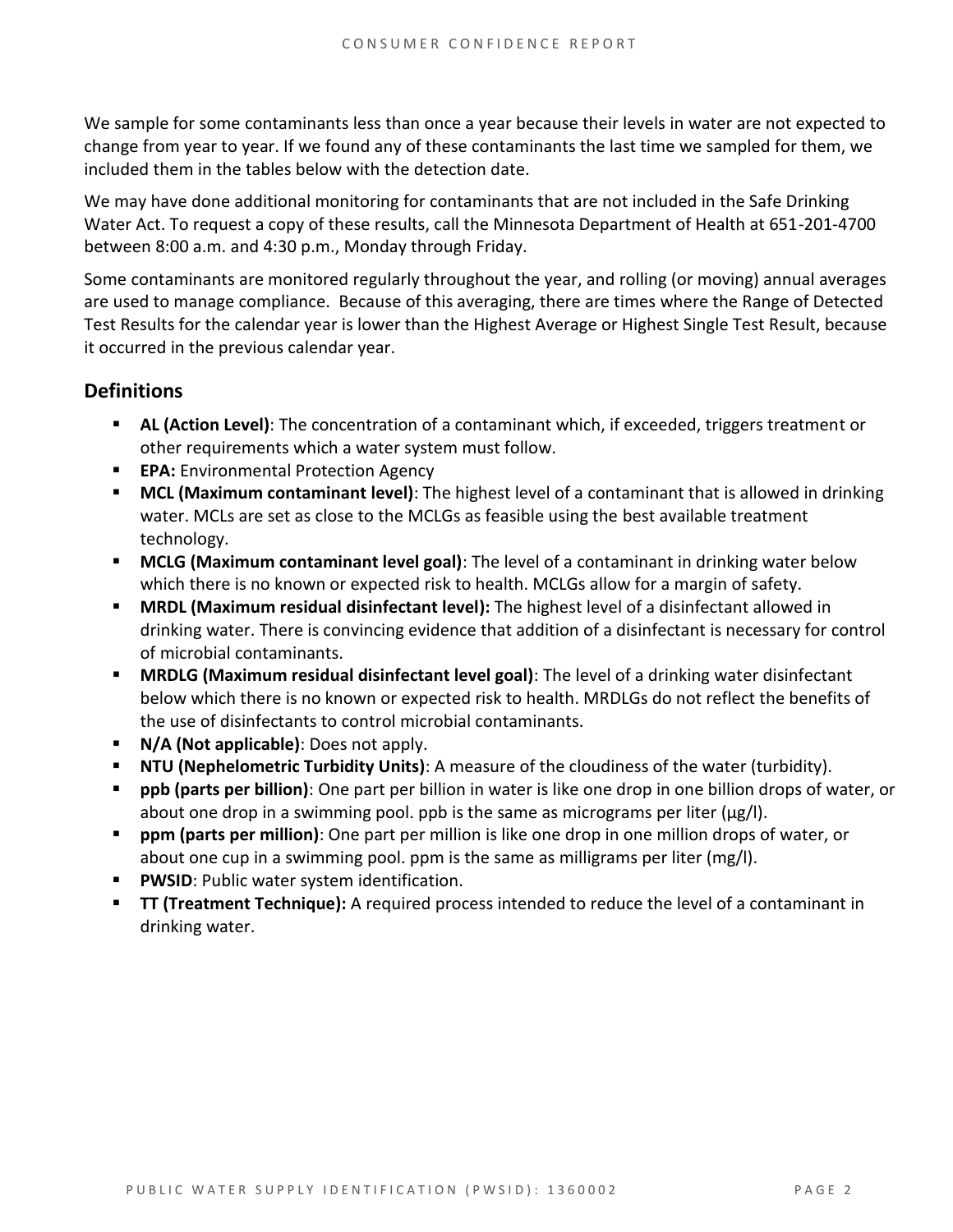### **Monitoring Results – Regulated Substances**

| LEAD AND COPPER - Tested at customer taps.                   |                                         |                                           |                                                   |                                                                                    |                  |                                        |  |
|--------------------------------------------------------------|-----------------------------------------|-------------------------------------------|---------------------------------------------------|------------------------------------------------------------------------------------|------------------|----------------------------------------|--|
| <b>Contaminant</b> (Date, if<br>sampled in previous<br>year) | EPA's<br><b>Ideal</b><br>Goal<br>(MCLG) | EPA's<br><b>Action</b><br>Level           | 90% of<br><b>Results Were</b><br><b>Less Than</b> | <b>Number</b><br><b>of</b><br><b>Homes</b><br>with<br><b>High</b><br><b>Levels</b> | <b>Violation</b> | <b>Typical Sources</b>                 |  |
| Lead                                                         | 0 ppb                                   | 90% of<br>homes<br>less than<br>15 ppb    | $1.5$ ppb                                         | 0 out of<br>20                                                                     | NO.              | Corrosion of<br>household<br>plumbing. |  |
| Copper                                                       | 0 ppm                                   | 90% of<br>homes<br>less than<br>$1.3$ ppm | $0.09$ ppm                                        | 0 out of<br>20                                                                     | <b>NO</b>        | Corrosion of<br>household<br>plumbing. |  |

| <b>INORGANIC &amp; ORGANIC CONTAMINANTS - Tested in drinking water.</b> |                                      |                         |                                                                                    |                                                    |                  |                                                                                 |  |  |
|-------------------------------------------------------------------------|--------------------------------------|-------------------------|------------------------------------------------------------------------------------|----------------------------------------------------|------------------|---------------------------------------------------------------------------------|--|--|
| <b>Contaminant</b><br>(Date, if sampled in<br>previous year)            | EPA's<br><b>Ideal Goal</b><br>(MCLG) | EPA's<br>Limit<br>(MCL) | <b>Highest</b><br><b>Average or</b><br><b>Highest Single</b><br><b>Test Result</b> | Range of<br><b>Detected</b><br><b>Test Results</b> | <b>Violation</b> | <b>Typical Sources</b>                                                          |  |  |
| <b>Xylenes</b>                                                          | 10 ppm                               | 10 ppm                  | 0 ppm                                                                              | N/A                                                | NO.              | Discharge from<br>petroleum factories;<br>Discharge from<br>chemical factories. |  |  |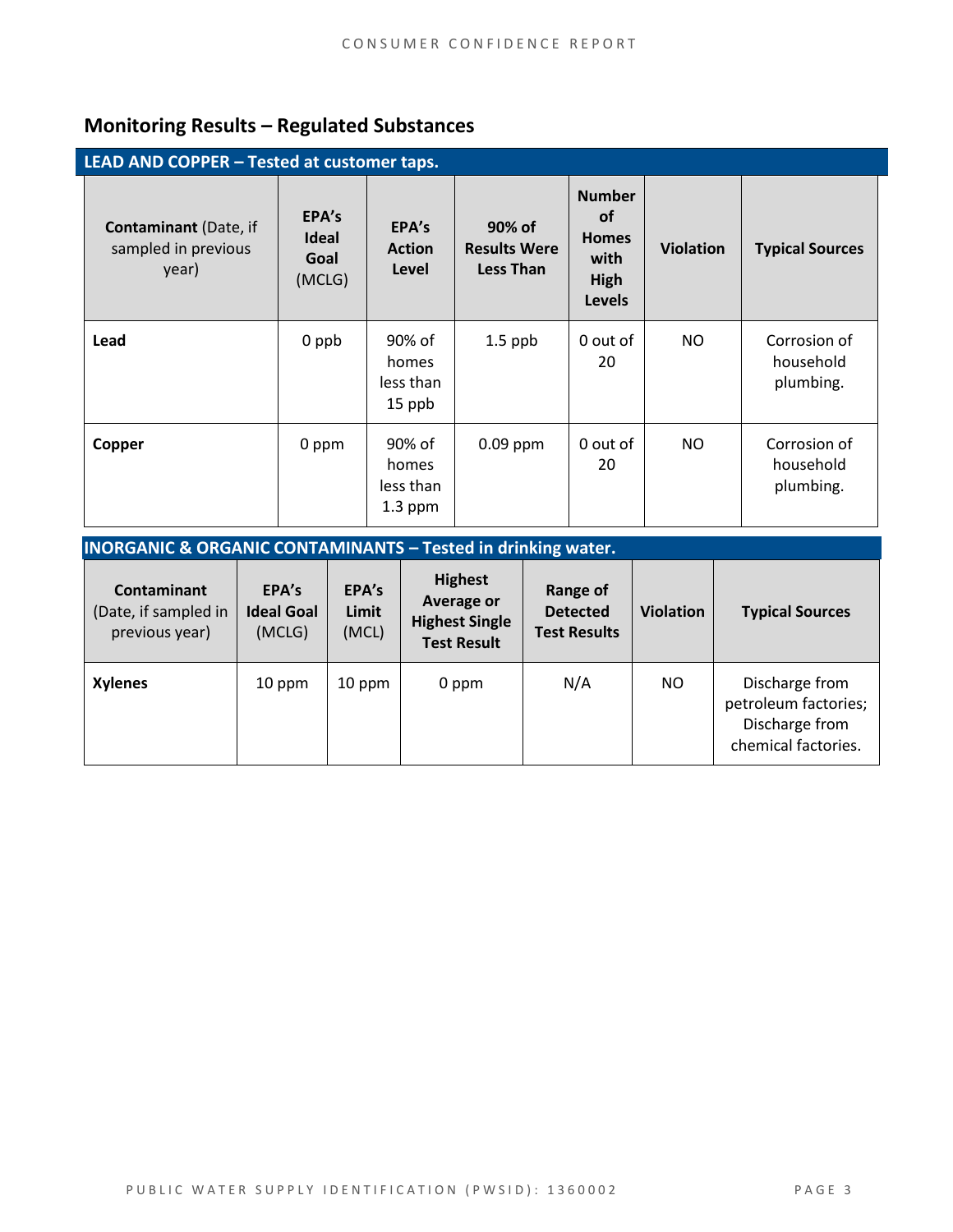| <b>CONTAMINANTS RELATED TO DISINFECTION - Tested in drinking water.</b> |                                               |                                    |                                                                                       |                                                    |                  |                                                  |  |
|-------------------------------------------------------------------------|-----------------------------------------------|------------------------------------|---------------------------------------------------------------------------------------|----------------------------------------------------|------------------|--------------------------------------------------|--|
| <b>Substance (Date, if</b><br>sampled in previous<br>year)              | <b>EPA's Ideal</b><br>Goal (MCLG<br>or MRDLG) | EPA's<br>Limit<br>(MCL or<br>MRDL) | <b>Highest</b><br>Average or<br><b>Highest</b><br><b>Single Test</b><br><b>Result</b> | Range of<br><b>Detected</b><br><b>Test Results</b> | <b>Violation</b> | <b>Typical Sources</b>                           |  |
| <b>Total</b><br><b>Trihalomethanes</b><br>(TTHMs)                       | N/A                                           | 80 ppb                             | $40.5$ ppb                                                                            | $15.60 -$<br>53.90 ppb                             | NO.              | By-product of<br>drinking water<br>disinfection. |  |
| <b>Total Haloacetic</b><br>Acids (HAA)                                  | N/A                                           | 60 ppb                             | $39.5$ ppb                                                                            | $14.60 -$<br>42.10 ppb                             | NO.              | By-product of<br>drinking water<br>disinfection. |  |
| <b>Total Chlorine</b>                                                   | $4.0$ ppm                                     | $4.0$ ppm                          | $1.01$ ppm                                                                            | $0.89 - 1.23$<br>ppm                               | NO.              | Water additive<br>used to control<br>microbes.   |  |

Total HAA refers to HAA5

| <b>OTHER SUBSTANCES - Tested in drinking water.</b> |                                      |                         |                                                                             |                                                    |                  |                                                                               |  |  |
|-----------------------------------------------------|--------------------------------------|-------------------------|-----------------------------------------------------------------------------|----------------------------------------------------|------------------|-------------------------------------------------------------------------------|--|--|
| Substance (Date,<br>if sampled in<br>previous year) | EPA's<br><b>Ideal Goal</b><br>(MCLG) | EPA's<br>Limit<br>(MCL) | <b>Highest</b><br>Average or<br><b>Highest Single</b><br><b>Test Result</b> | Range of<br><b>Detected</b><br><b>Test Results</b> | <b>Violation</b> | <b>Typical Sources</b>                                                        |  |  |
| <b>Fluoride</b>                                     | $4.0$ ppm                            | $4.0$ ppm               | $0.72$ ppm                                                                  | $0.66 - 0.77$<br>ppm                               | NO.              | Erosion of natural<br>deposits; Water<br>additive to promote<br>strong teeth. |  |  |

#### **Potential Health Effects and Corrective Actions (If Applicable)**

Fluoride: Fluoride is nature's cavity fighter, with small amounts present naturally in many drinking water sources. There is an overwhelming weight of credible, peer-reviewed, scientific evidence that fluoridation reduces tooth decay and cavities in children and adults, even when there is availability of fluoride from other sources, such as fluoride toothpaste and mouth rinses. Since studies show that optimal fluoride levels in drinking water benefit public health, municipal community water systems adjust the level of fluoride in the water to an optimal concentration between 0.5 to 0.9 parts per million (ppm) to protect your teeth. Fluoride levels below 2.0 ppm are not expected to increase the risk of a cosmetic condition known as enamel fluorosis.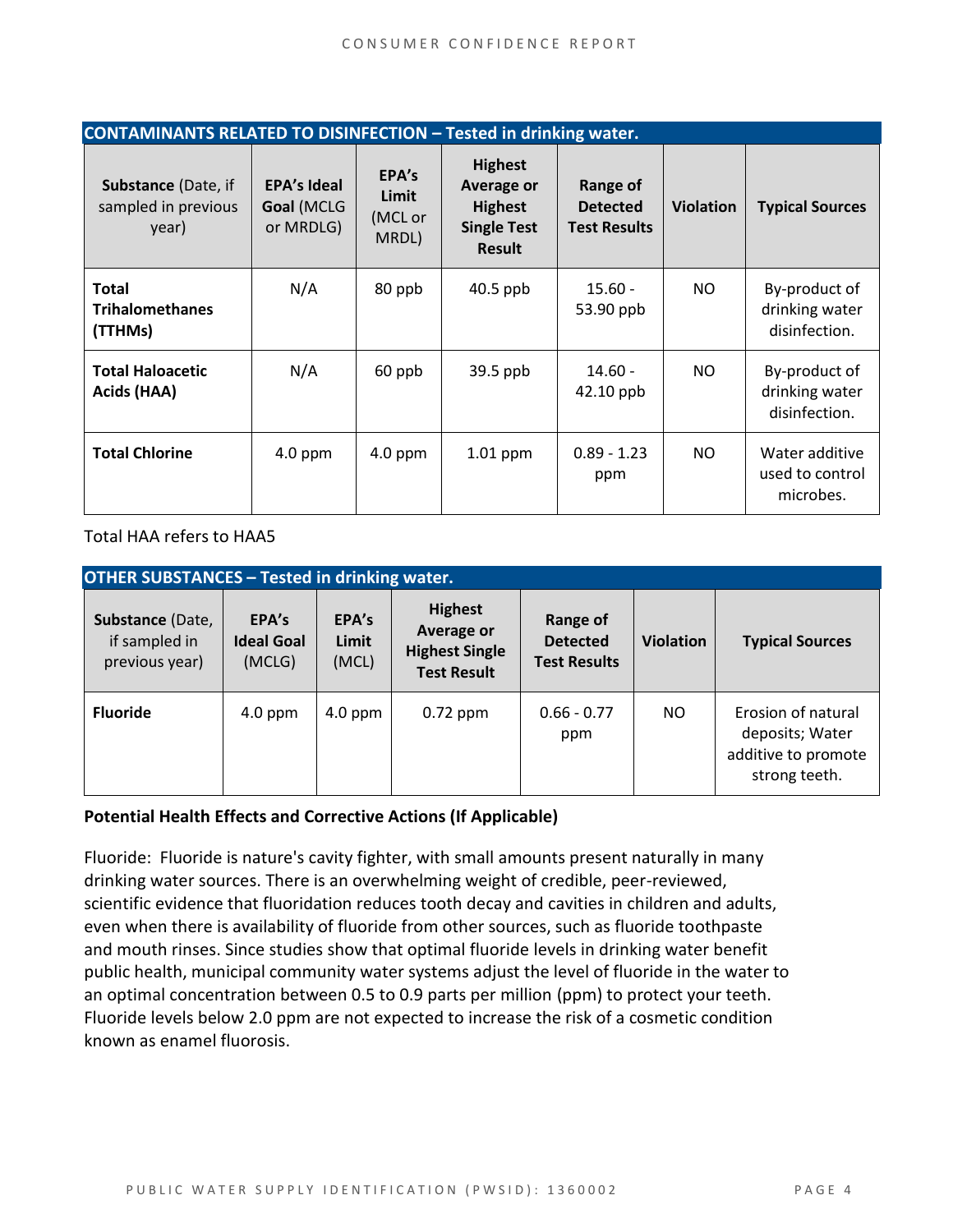| TREATMENT INDICATOR - Tested during treatment.                                   |                            |                                                                           |                                                      |                  |                  |                        |  |  |
|----------------------------------------------------------------------------------|----------------------------|---------------------------------------------------------------------------|------------------------------------------------------|------------------|------------------|------------------------|--|--|
| <b>Substance</b>                                                                 | Removal<br><b>Required</b> | Lowest<br><b>Monthly</b><br>Percent of<br><b>Results in</b><br>Compliance | <b>Highest Test</b><br><b>Result</b>                 | <b>Violation</b> |                  | <b>Typical Sources</b> |  |  |
| <b>Turbidity</b>                                                                 | Treatment<br>Technique     | 100%                                                                      | 0.21 NTU                                             | NO.              |                  | Soil runoff.           |  |  |
| DISINFECTION BYPRODUCT INDICATOR - Tested in source water and in drinking water. |                            |                                                                           |                                                      |                  |                  |                        |  |  |
| <b>Substance</b>                                                                 | Removal<br><b>Required</b> | <b>Range of Percent</b><br>Removal<br><b>Achieved</b>                     | <b>Average of Percent</b><br><b>Removal Achieved</b> |                  | <b>Violation</b> | <b>Typical Sources</b> |  |  |
| <b>Total Organic</b><br>Carbon                                                   | Variable                   | $48 - 53$                                                                 |                                                      | 51               |                  | N/A                    |  |  |

The percentage of Total Organic Carbon (TOC) removal was measured each month. The system met all TOC removal requirements, unless there is a "YES" in the Violation column.

#### **Some People Are More Vulnerable to Contaminants in Drinking Water**

Some people may be more vulnerable to contaminants in drinking water than the general population. Immuno-compromised persons such as persons with cancer undergoing chemotherapy, persons who have undergone organ transplants, people with HIV/AIDS or other immune system disorders, some elderly, and infants can be particularly at risk from infections. The developing fetus and therefore pregnant women may also be more vulnerable to contaminants in drinking water. These people or their caregivers should seek advice about drinking water from their health care providers. EPA/Centers for Disease Control (CDC) guidelines on appropriate means to lessen the risk of infection by *Cryptosporidium* and other microbial contaminants are available from the Safe Drinking Water Hotline at 1-800-426-4791.

### Learn More about Your Drinking Water

#### **Drinking Water Sources**

Minnesota's primary drinking water sources are groundwater and surface water. Groundwater is the water found in aquifers beneath the surface of the land. Groundwater supplies 75 percent of Minnesota's drinking water. Surface water is the water in lakes, rivers, and streams above the surface of the land. Surface water supplies 25 percent of Minnesota's drinking water.

Contaminants can get in drinking water sources from the natural environment and from people's daily activities. There are five main types of contaminants in drinking water sources.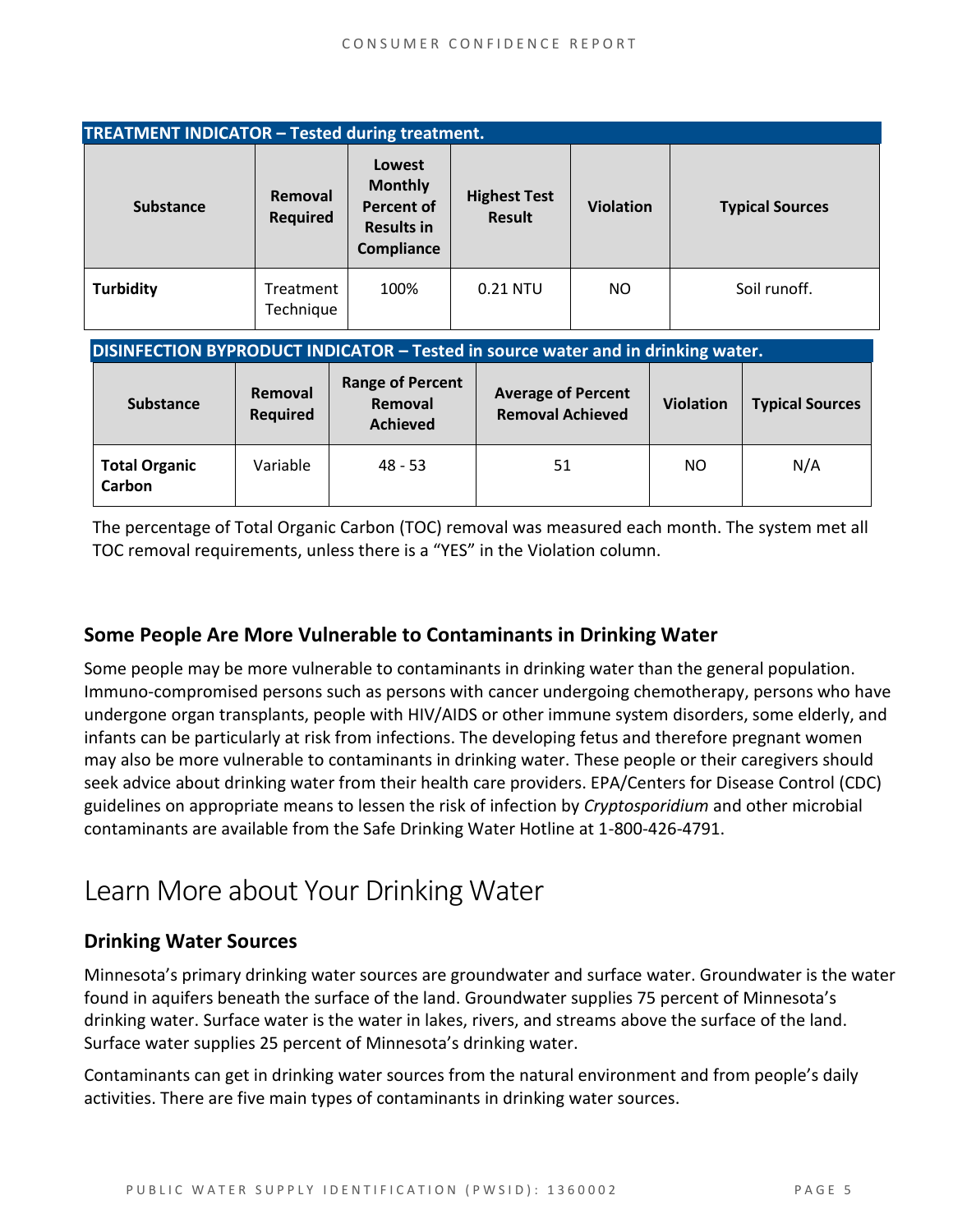- **Microbial contaminants,** such as viruses, bacteria, and parasites. Sources include sewage treatment plants, septic systems, agricultural livestock operations, pets, and wildlife.
- **Inorganic contaminants** include salts and metals from natural sources (e.g. rock and soil), oil and gas production, mining and farming operations, urban stormwater runoff, and wastewater discharges.
- **Pesticides and herbicides** are chemicals used to reduce or kill unwanted plants and pests. Sources include agriculture, urban stormwater runoff, and commercial and residential properties.
- **Organic chemical contaminants** include synthetic and volatile organic compounds. Sources include industrial processes and petroleum production, gas stations, urban stormwater runoff, and septic systems.
- **Radioactive contaminants** such as radium, thorium, and uranium isotopes come from natural sources (e.g. radon gas from soils and rock), mining operations, and oil and gas production.

The Minnesota Department of Health provides information about your drinking water source(s) in a source water assessment, including:

- How International Falls is protecting your drinking water source(s);
- Nearby threats to your drinking water sources;
- How easily water and pollution can move from the surface of the land into drinking water sources, based on natural geology and the way wells are constructed.

Find your source water assessment at [Source Water Assessments](https://www.health.state.mn.us/communities/environment/water/swp/swa)  [\(https://www.health.state.mn.us/communities/environment/water/swp/swa\)](https://www.health.state.mn.us/communities/environment/water/swp/swa) or call 651-201-4700 between 8:00 a.m. and 4:30 p.m., Monday through Friday.

#### **Lead in Drinking Water**

You may be in contact with lead through paint, water, dust, soil, food, hobbies, or your job. Coming in contact with lead can cause serious health problems for everyone. There is no safe level of lead. Babies, children under six years, and pregnant women are at the highest risk.

Lead is rarely in a drinking water source, but it can get in your drinking water as it passes through lead service lines and your household plumbing system. International Falls is responsible for providing high quality drinking water, but it cannot control the plumbing materials used in private buildings.

Read below to learn how you can protect yourself from lead in drinking water.

- 1. **Let the water run** for 30-60 seconds before using it for drinking or cooking if the water has not been turned on in over six hours. If you have a lead service line, you may need to let the water run longer. A service line is the underground pipe that brings water from the main water pipe under the street to your home.
	- You can find out if you have a lead service line by contacting your public water system, or you can check by following the steps at: [https://www.mprnews.org/story/2016/06/24/npr-find-lead](https://www.mprnews.org/story/2016/06/24/npr-find-lead-pipes-in-your-home)[pipes-in-your-home](https://www.mprnews.org/story/2016/06/24/npr-find-lead-pipes-in-your-home)
	- The only way to know if lead has been reduced by letting it run is to check with a test. If letting the water run does not reduce lead, consider other options to reduce your exposure.
- 2. **Use cold water** for drinking, making food, and making baby formula. Hot water releases more lead from pipes than cold water.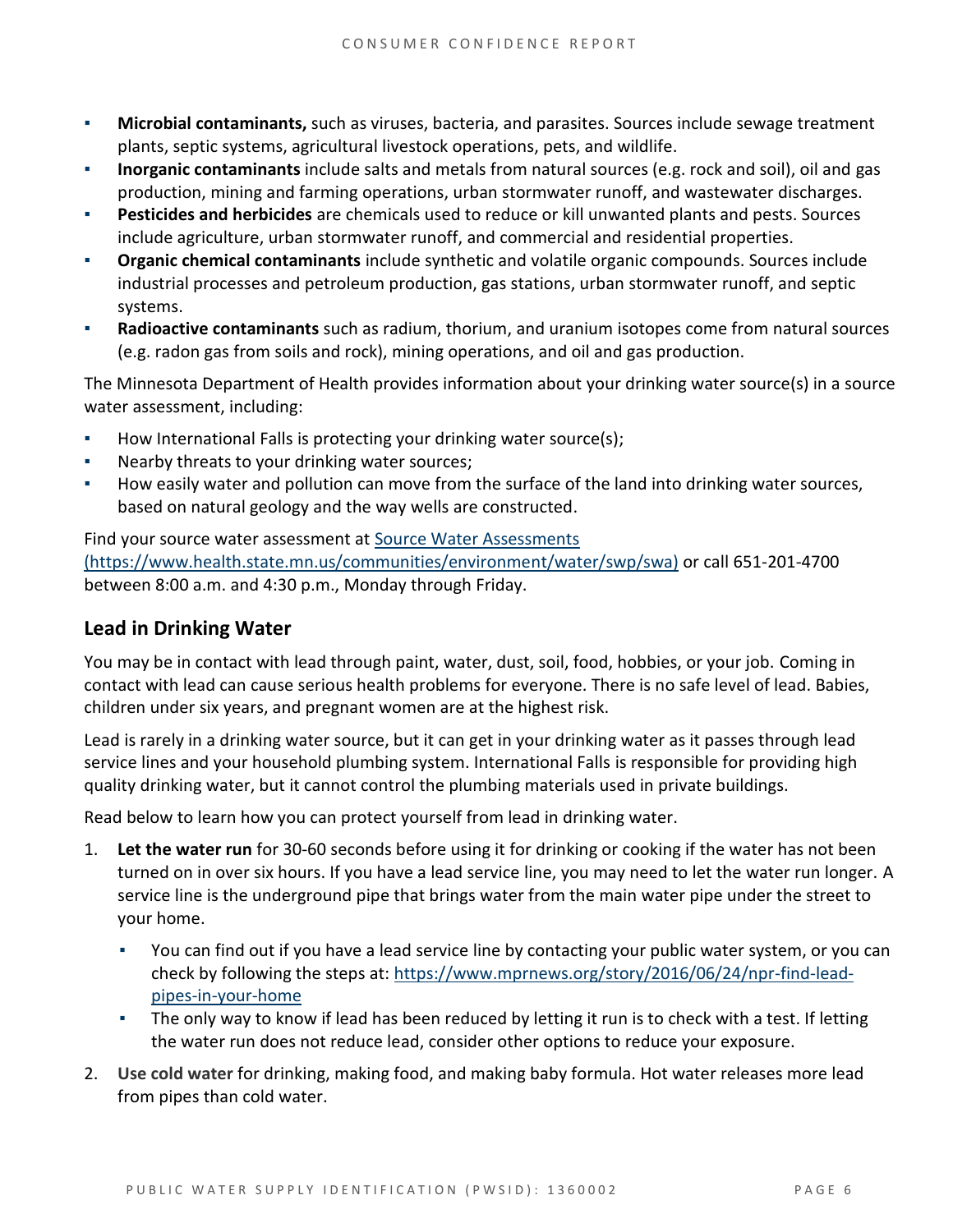- 3. **Test your water.** In most cases, letting the water run and using cold water for drinking and cooking should keep lead levels low in your drinking water. If you are still concerned about lead, arrange with a laboratory to test your tap water. Testing your water is important if young children or pregnant women drink your tap water.
	- Contact a Minnesota Department of Health accredited laboratory to get a sample container and instructions on how to submit a sample: [Environmental Laboratory Accreditation Program](https://eldo.web.health.state.mn.us/public/accreditedlabs/labsearch.seam)  [\(https://eldo.web.health.state.mn.us/public/accreditedlabs/labsearch.seam\)](https://eldo.web.health.state.mn.us/public/accreditedlabs/labsearch.seam) The Minnesota Department of Health can help you understand your test results.
- 4. **Treat your water** if a test shows your water has high levels of lead after you let the water run.
	- Read about water treatment units: [Point-of-Use Water Treatment Units for Lead Reduction](https://www.health.state.mn.us/communities/environment/water/factsheet/poulead.html)  [\(https://www.health.state.mn.us/communities/environment/water/factsheet/poulead.html\)](https://www.health.state.mn.us/communities/environment/water/factsheet/poulead.html)

Learn more:

- Visit Lead in Drinking Water [\(https://www.health.state.mn.us/communities/environment/water/contaminants/lead.html\)](https://www.health.state.mn.us/communities/environment/water/contaminants/lead.html)
- Visit [Basic Information about Lead in Drinking Water](http://www.epa.gov/safewater/lead) (http://www.epa.gov/safewater/lead)
- Call the EPA Safe Drinking Water Hotline at 1-800-426-4791. To learn about how to reduce your contact with lead from sources other than your drinking water, visi[t Common Sources](https://www.health.state.mn.us/communities/environment/lead/fs/common.html)  [\(https://www.health.state.mn.us/communities/environment/lead/fs/common.html\).](https://www.health.state.mn.us/communities/environment/lead/fs/common.html)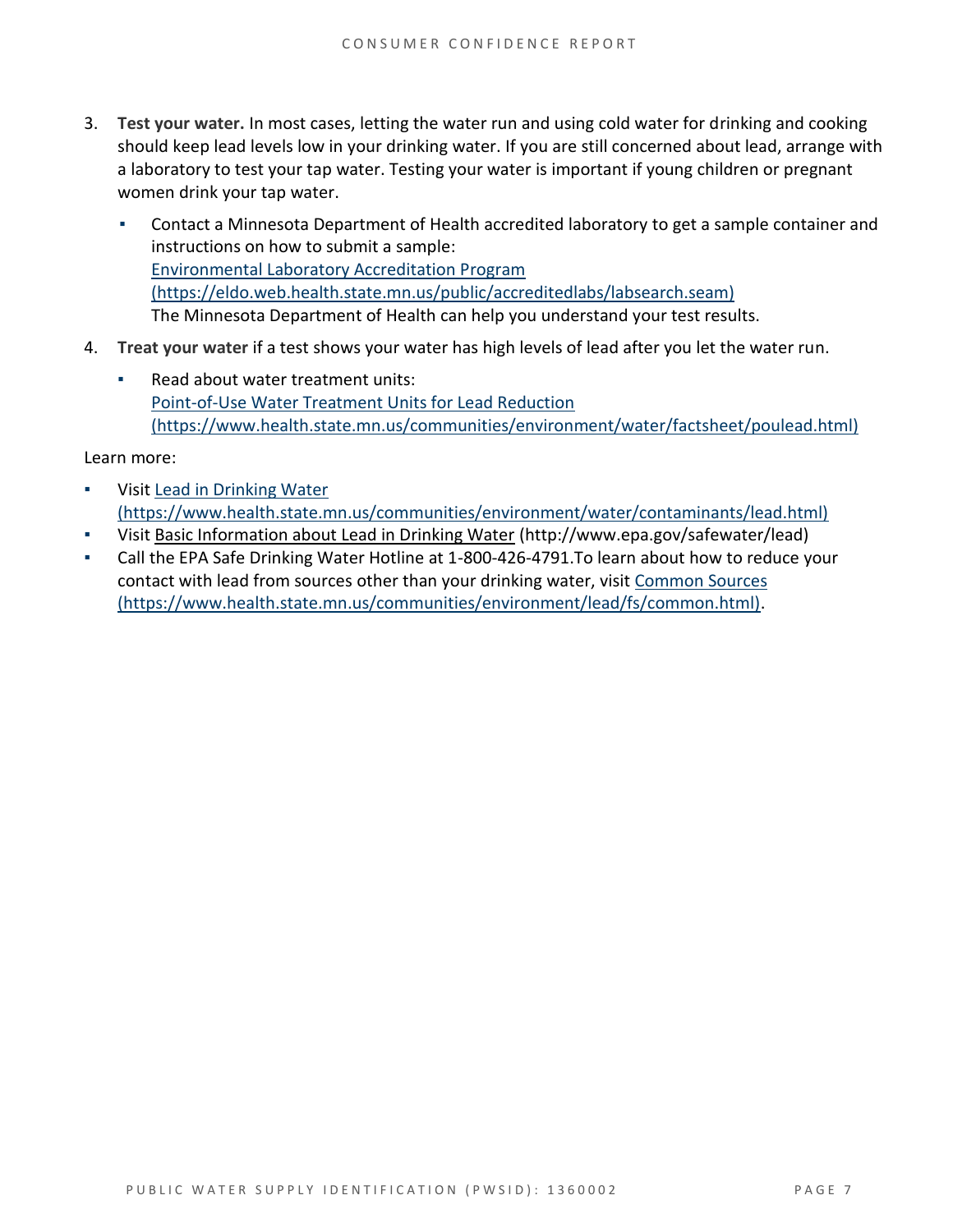### Help Protect Our Most Precious Resource – Water

#### **The Value of Water**

Drinking water is a precious resource, yet we often take it for granted.

Throughout history, civilizations have risen and fallen based on access to a plentiful, safe water supply. That's still the case today. Water is key to healthy people and healthy communities.

Water is also vital to our economy. We need water for manufacturing, agriculture, energy production, and more. One-fifth of the U.S. economy would come to a stop without a reliable and clean source of water.

Systems are in place to provide you with safe drinking water. The state of Minnesota and local water systems work to protect drinking water sources. For example, we might work to seal an unused well to prevent contamination of the groundwater. We treat water to remove harmful contaminants. And we do extensive testing to ensure the safety of drinking water.

If we detect a problem, we take corrective action and notify the public. Water from a public water system like yours is tested more thoroughly and regulated more closely than water from any other source, including bottled water.